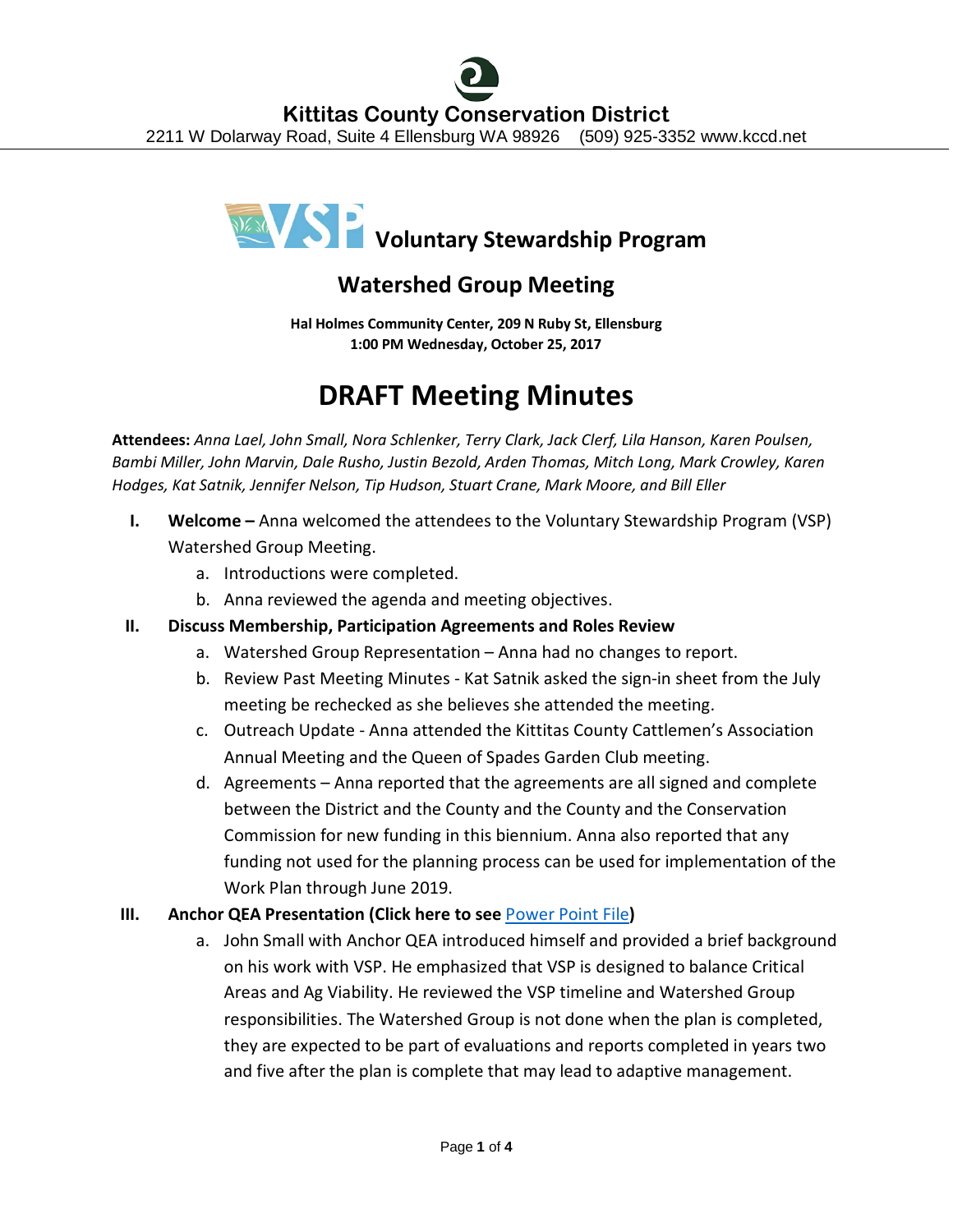John also reviewed elements emphasized by the State Technical Review Panel in their review of other plans. They are looking for clear information about the watershed group formed; a demonstration of how the producer participation are or will have an effect on critical areas; and a clear baseline monitoring approach that includes watershed scale protection of critical area function, protection of producer privacy, and monitoring indicators, aerial photos, etc.

- b. Nora Schlenker with Anchor QEA provided a Conceptual Overview of the Work Plan. She reviewed each section including:
	- i. Section 1 (to be provided to the Watershed Group before the November 20 meeting for review)
		- 1. Introduce VSP Background and summarize the Work Plan elements
		- 2. Roles and Responsibilities
	- ii. Section 2 Regional Setting (Watershed Group will provided an opportunity to provide input and approve.)
		- 1. Background
		- 2. Critical Areas
		- 3. Introduction of Community Areas
		- 4. Watershed Group input
	- iii. Section 3 Baseline and Existing Conditions
		- 1. Connect critical areas to functions and values
		- 2. Discuss critical area intersections
		- 3. Ag Viability
	- iv. Section 4 Protections and Enhancement Strategies
		- 1. Introduction of Practices
	- v. Section 5 Goals, Benchmarks, Adaptive Management
		- 1. Work on in November for review in December
	- vi. Section 6 Implementation (discuss in December and review in January)
		- 1. How to implement
		- 2. Funding for implementation
		- 3. Outreach
- c. John Small went through the sections 1-4 in greater detail, as these will be the first draft available for review by the Watershed Group. In
	- i. Section 1 Roles & Responsibilities Section 1 includes the State responsibilities for approval and Administration and local responsibilities for administration and Work Plan development, and the outreach/implementation for ag producers. This is also a place for Frequently Asked Questions. Examples of questions from the Adams County Plan were shared with the group for review.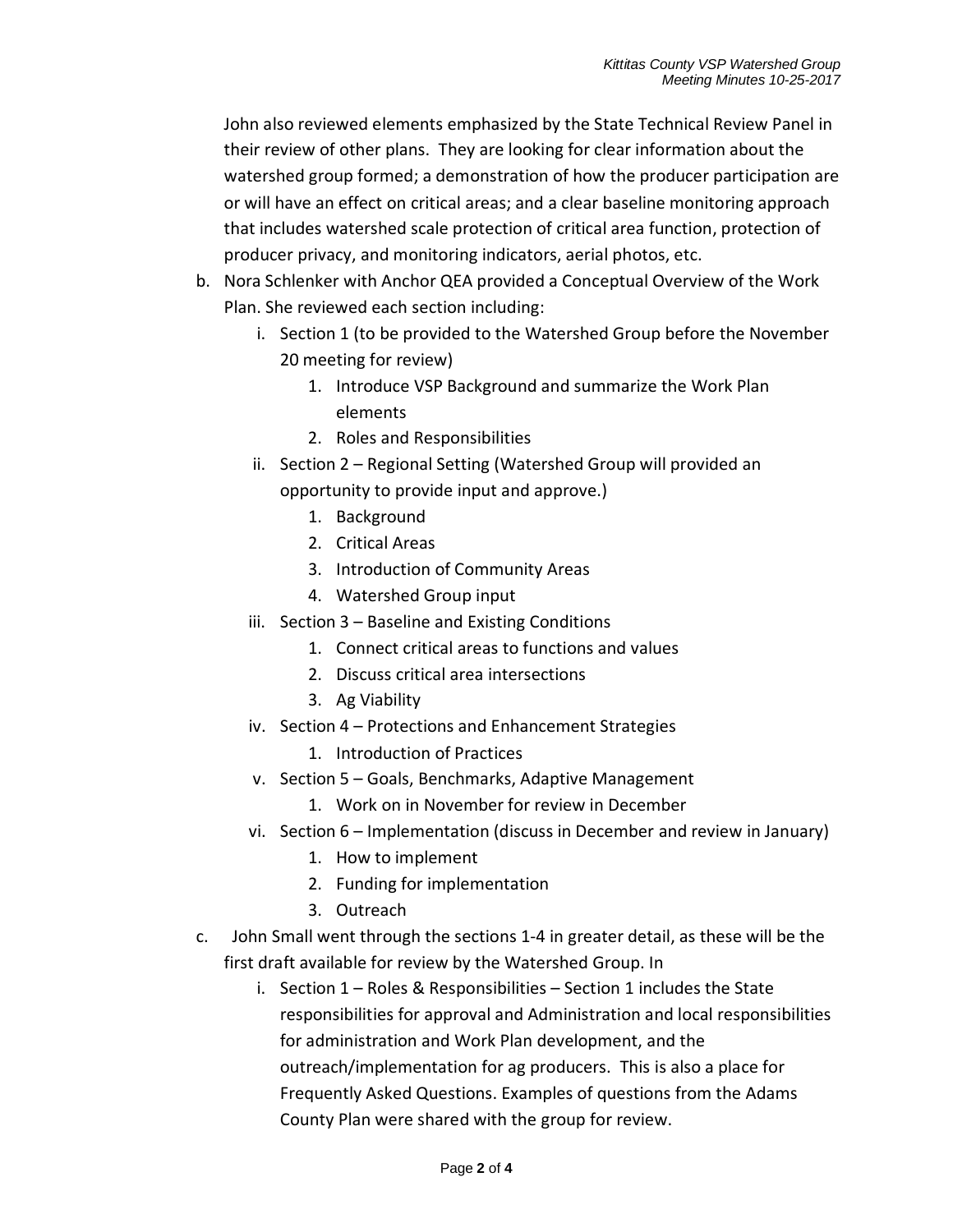ii. Section 2 – Regional Setting – This includes a summary of water resources, soils, ownership and landcover. VSP is specific to privately owned lands where ag practices occur and includes forestland when it's grazed. Forest practices rules cover forestland for all other activities. Census data is being incorporated in the overview of agriculture.

A question was asked about how farming activities on small properties that may not be called a farm will be addressed. Kittitas County has  $\sim$ 1,400 farms but 10% of the people own 90% of the land? (example). John responded that the scale and types of agriculture in Kittitas County is a lot different than in other counties. The group needs to consider what size farm is a viable farm and what does agriculture look like in the different areas of the county/community.

Critical Areas were reviewed including the Fish & Wildlife Habitat Critical Areas (FWHCA)Wetlands, Frequently Flooded Areas (FFA), Critical Aquifer Recharge Area (CARA), and Geologic Hazards (GH). John asked for a decision on including the CARA & GH. He believes the Work Plan will be more defensible and comprehensive with them included. It will require additional tracking though. The Group indicated they would include the CARA and GH in the work plan. A matrix was shown showing how the Ecosystem Functions relate to the different Critical Area components

Community Areas Slide was presented to offer a starting point to discuss how the Community Areas should be organized or changed. There are eight areas on the map. They could be consolidated to just irrigated and non-irrigated are two big and general categories. There could also be a consolidation of the irrigated areas that include the Yakima River and the lower ends of the tributaries, so Manastash/Taneum and Below Cascade could be one area. John is recommending we reduce to four or five communities. The communities need to be recognizable to producers, who are used to having priority areas for programs. Also need to consider geology, maybe pro-ratable water rights (KRD) vs. non pro-ratable, and crops (e.g. orchards/vineyards are more intensive that other croplands). The Group will continue to think about the Community areas.

#### **IV. Action Items**

- a. Not as much of the agenda was completed as hoped, as Section 3 and Section 4 details were not covered. The draft of Sections 1-4 will still be completed and sent to the group prior to the next meeting.
- b. The Agriculture Viability survey results have been emailed out to the group. The Survey is still open if other members would like to participate.